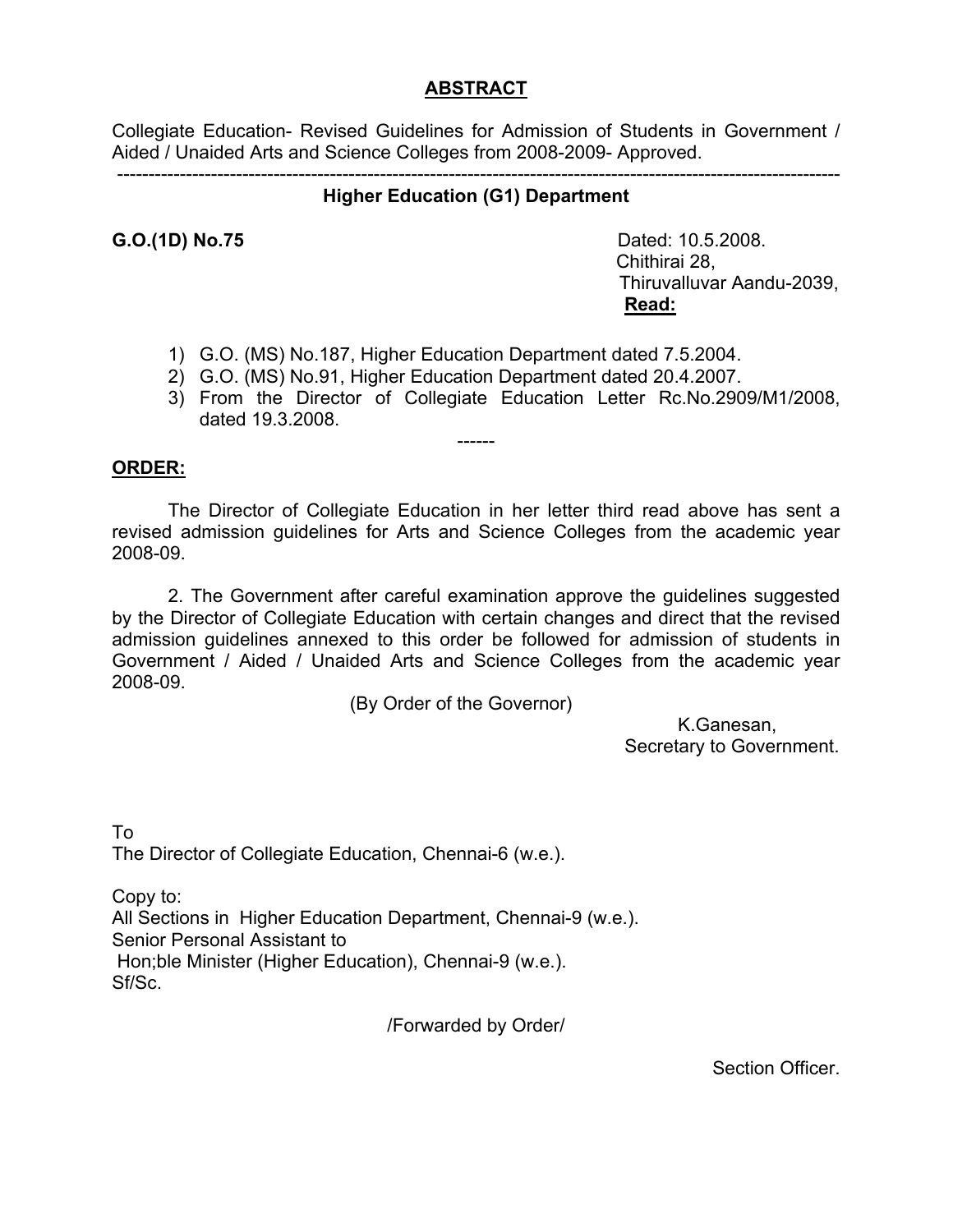#### **ANNEXURE**

#### **PROCEDURE FOR ADMISSION TO UG/PG COURSES IN ARTS AND SCIENCE COLLEGES UNDER CHOICE BASED CREDIT SYSTEM (CBCS) 2008-2009**

- 1. The procedures given in this communication are applicable to all the Government/Government Aided/Unaided colleges of Arts and Science in Tamil Nadu. These are to observed both in letter and spirit. Where otherwise stated these procedures for admission to UG/PG courses are common for both.
- 2. All Government/Government Aided/Unaided Colleges in the State should use the uniform Application Form already prescribed. The Tamil version may also be given in the Application Form.

#### **3. Enclosures:**

Photocopies of the following should be enclosed along with the filled in Application submitted:

- a) Qualifying Examination Mark Sheet
- b) Community Certificate (wherever applicable)
- c) Certificate of proof when admission is sought under some Special Quota/Concessions-like Physically Handicapped/ Sports Quota/ NCC/ Ex-Servicemen etc.,
- d) Transfer Certificate
- e) Eligibility certificate for students from other States / Universities.

It is found from experience that many students commit mistakes in giving the correct details or leave some columns blank. Such omissions and commissions adversely affect the preparation of Rank-List. Original Certificates are to be produced at the time of admission only. However,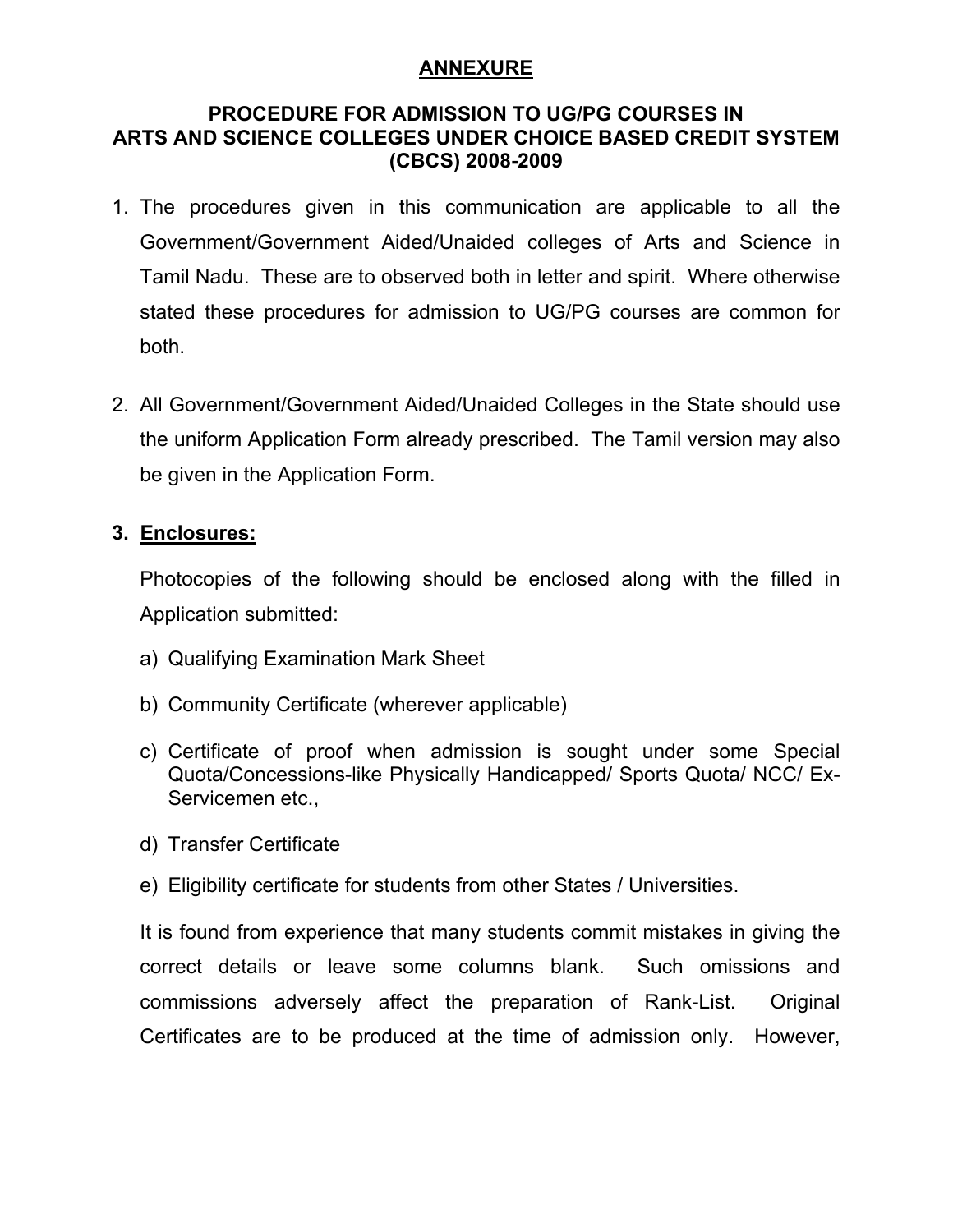if a candidate fails to produce the relevant certificates in original at the time of interview for admission, the admission shall be cancelled. Principals may at their discretion give some grace time in individual cases considering merit of the case not exceeding two days.

#### 4. **Sale/Issue of Applications Forms for UG Courses:**

Cost of Application form is Rs.25/- (Rupees Twenty Five only)+ Rs.2/- (Rupees two only) for registration. For SC/ST candidates only one Application form is to be issued free of cost on the production of the photocopy of his community certificate.

Application forms for admission may be issued from  $15<sup>th</sup>$  May 2008 or from the date of publication of results of Higher Secondary Examination of Tamil Nadu (hereafter referred to as the Plus Two Examination) whichever is earlier. The last date for the issue of Application Forms may be fixed at the discretion of the Principal. But in general, it should not be earlier to the last date fixed for the receipt of completed Application Forms.

## 5. **Last date for the receipt of completed Applications for UG Courses:**

Last date for receipt of filled in applications by the Colleges should be fixed as the tenth working day from the date of issue of Plus Two Examination mark statement. Applications from other streams/private candidates may be entertained after the due date in the event of their results or issue of mark sheets is on a date later than that of regular Plus Two Candidates. The Principals shall fix the last date for them suitably.

Applications for admission may be received even after the last date fixed for receipt of applications. Such applications shall be registered as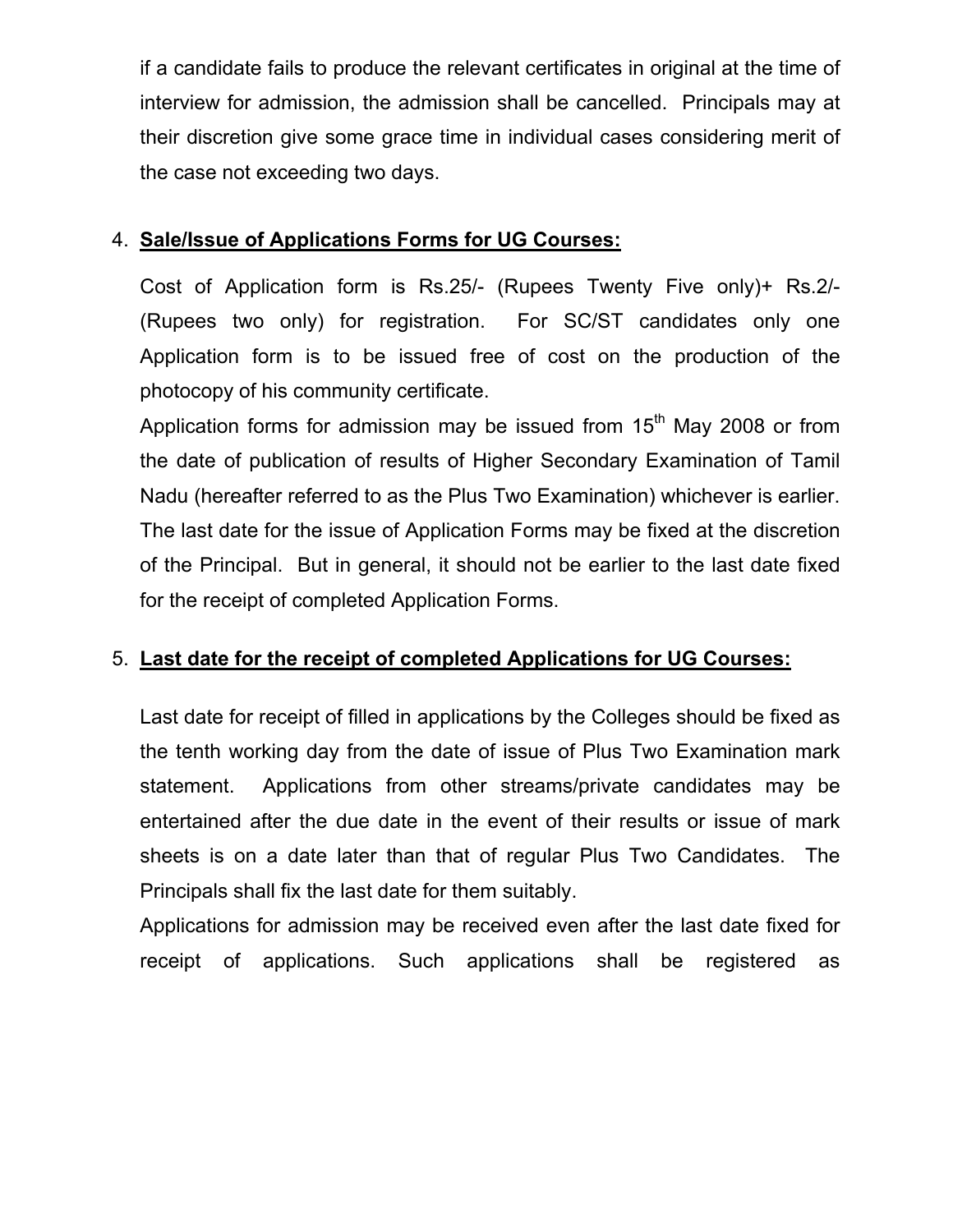LATE APPLICATIONS and considered only after all the applications received in time have been considered. In the case of SC/ST/MBC/Denotified Communities/BC candidates if applications received in time from such candidates get exhausted late applications should also be considered to fill up the seats reserved for these communities.

6. The upper age limit for admission to UG courses will be 21 (twenty one) years as on  $1<sup>st</sup>$  July of the year of admission. However, a relaxation of 5 years is permitted for Physically Handicapped as per G.O.Ms.No.239, S.W. dated 3-9- 93.

## **7. Selection Committee for UG and PG courses:**

The Selection Committee shall consist of the Principal, and two senior most Selection Grade Lecturers/Readers of the College. In addition, for selection to the UG courses the senior most member of the teaching staff belonging to SC/ST of the college, if available, shall be co-opted and for selection to the PG courses the Senior most SC/ST staff from a Post Graduate Department shall be co-opted. If no such teacher is available, the person co-opted for the UG selection committee shall also serve in the Post graduate selection committee.

#### 8. **Registers to be maintained**

The following Registers and other related documents pertaining to students admission should be maintained and preserved by the colleges:

- a) Sale of Application Forms
- b) List of Applications received within the last date prescribed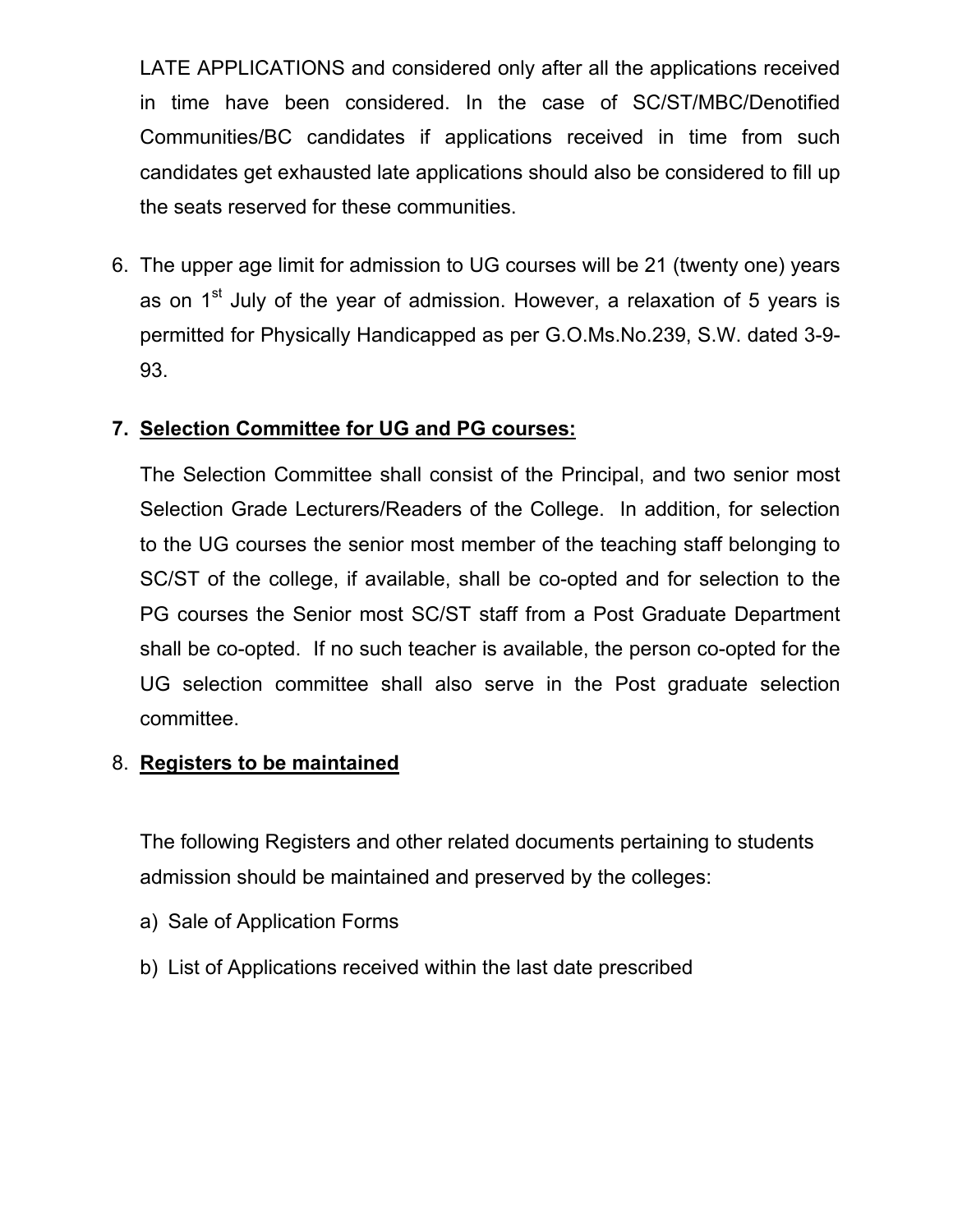- c) List of Applications received after the last date prescribed.
- d) Department-wise rank list registers signed by the members of the Selection Committee. (Model format enclosed)
- e) Despatch of Interview cards
- f) Copies of selection lists published
- g) Minutes of Selection Committee meetings
- h) Admission Register
- i) Communication with the University/the Director of Collegiate Education related to admission
- j) Copies of all letters to the University/the Director of Collegiate Education making requisition for increase in seats and letters from the University permitting increase.
- k) The colleges shall maintain registers regarding the applications received from SC/ST/MBC/DNC/BC students who have been selected for admission and the number of such candidates admitted in each course.

#### 9. **Rule of Reservation :**

The admission shall be made purely on the basis of Merit in subject to the rule of reservation of the Government of Tamil Nadu.

1) 31% for Open Competition (OC)

2) 30% for Backward Classes (BC) within this 3.5% for Muslims and 3.5% for Christians.

- 3) 20% for Most Backward Classes (MBC) and Denotified Communities (DNC)
- 4) 18% for Scheduled Castes (SC) and 1% for Scheduled Tribes (ST)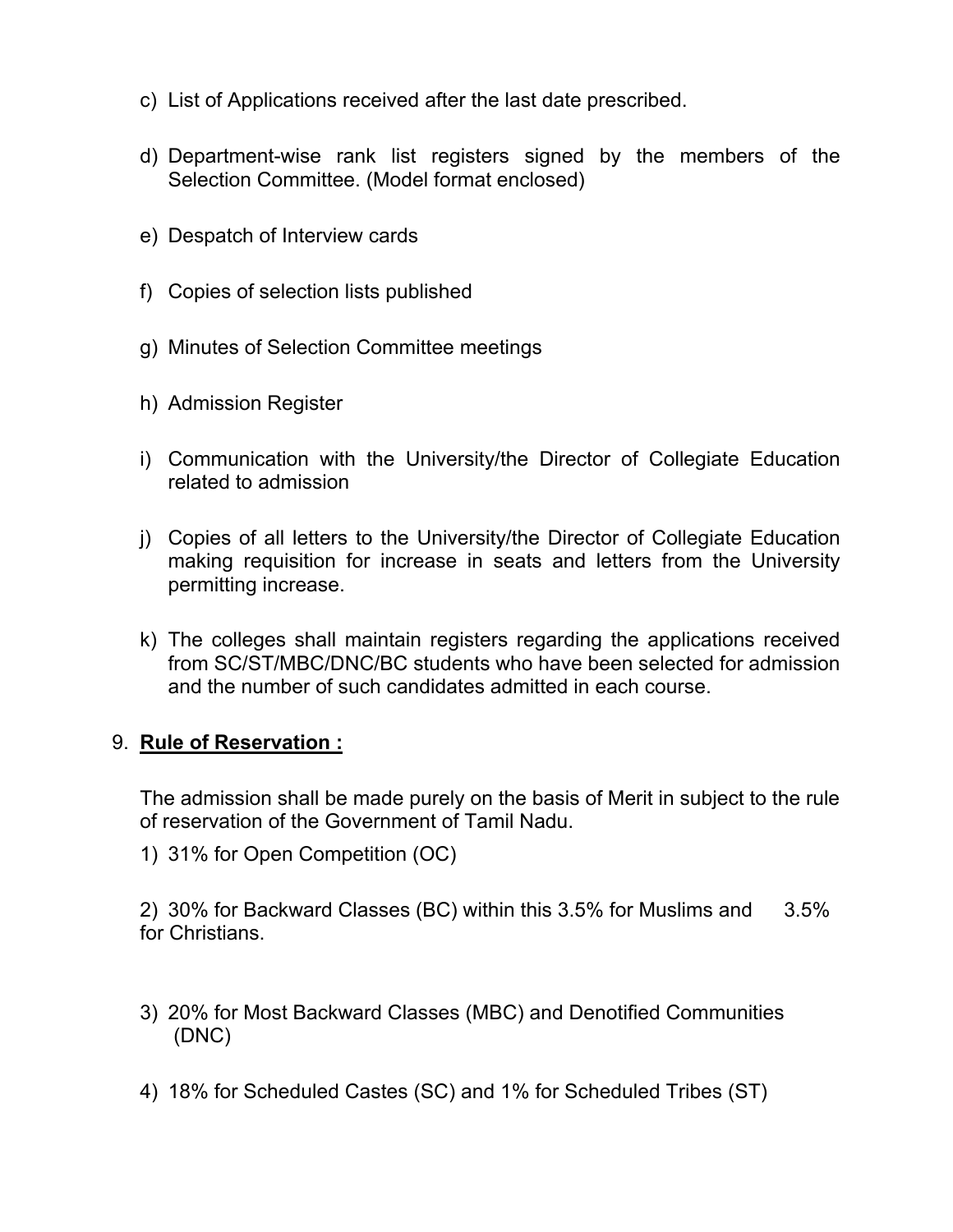## **This rule of reservation will apply to :**

- a) 100% of seats in Government Colleges.
- b) 50% of seats in the case of Aided minority colleges.
- c) 90% of seats in the cases of Aided Non minority colleges.
- d) 50% of seats in the cases of Unaided private (Self-financing) colleges
- e) 50% of seats in the Unaided courses offered by the Aided Colleges.
- f) In respect of both Aided Courses and Unaided Courses in colleges which are under the direct administration of Regional Joint Director of Collegiate Education 50% of seats shall be filled by students belonging to minority concerned and the balance 50% of the seats shall be filled by following the rule of reservation.
- g) However wherever number of applications from minority communities is less than the 50% of total seats, the remaining minority quota shall be filled up following the rule of reservation.

## 10. **Admission of Women students, Transgender students in Co educational and Men's Colleges:**

- a) If the college was started originally as a Co-educational institution, any number of women students may be admitted to each course on the basis of the common rank list prepared for men, women and transgender applicants.
- b) If the college was started originally as a Men's college and permission was granted as per (1) G.O.Rt.No.657, Education dated 16-5-90 and (2) G.O.Rt.No.904, Education, dated 29-9-92 to admit women students up to 30% of the strength then the total number of women students admitted should not exceed 30% of the strength in each course. In such cases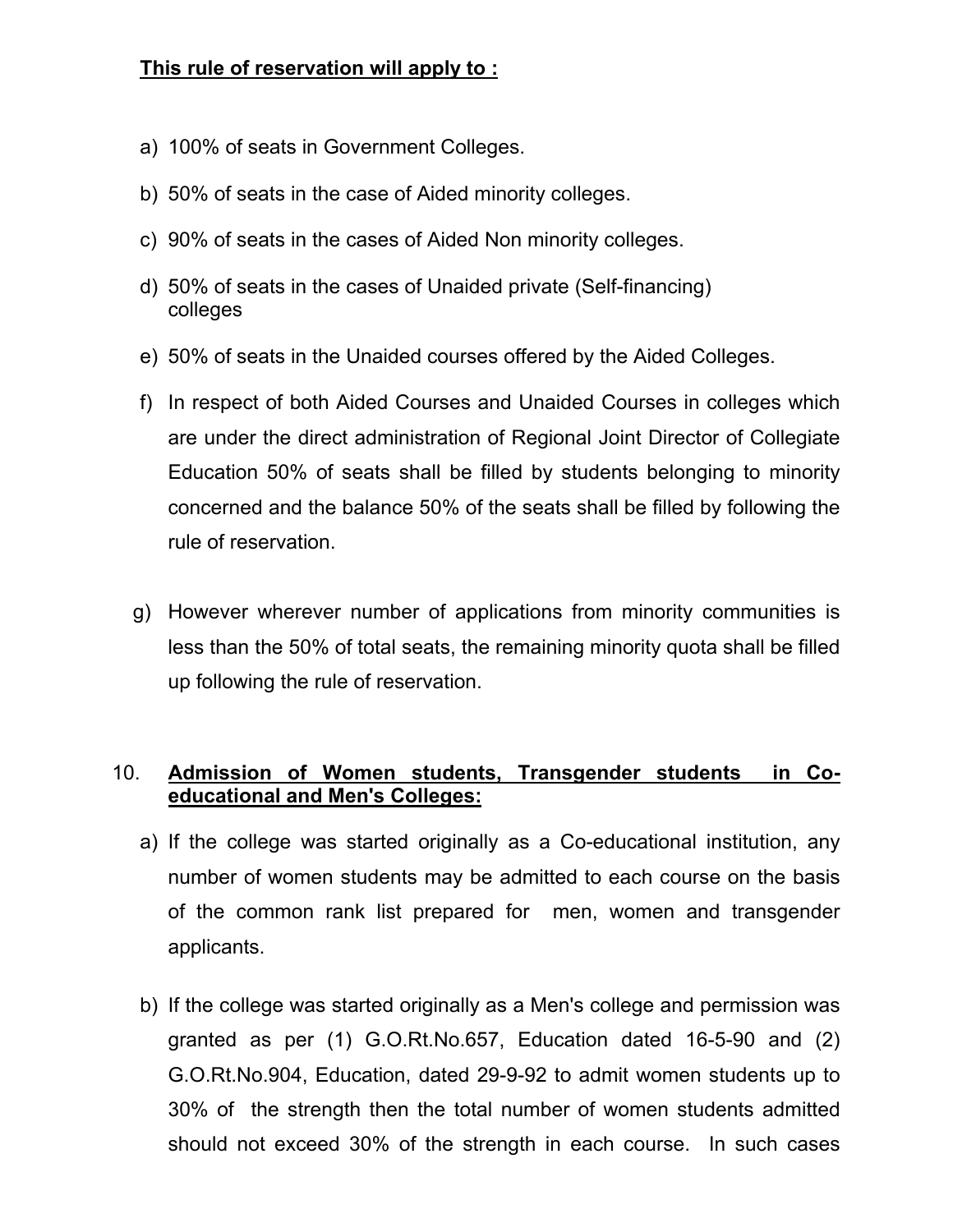Rank-lists must be prepared separately for men, women and transgender students and admitted strength of men, women and transgender student should be 70% and 30% respectively of the total sanctioned strength. However, if enough applications are not received either from men, women / transgender students to maintain the percentage of 70 for men and 30 for women / transgender students strictly, application of other sex may be considered so that all seats sanctioned to the course will be filled up.

c) The Muslim girls should not be denied admission into Colleges in their neighbourhoods on the ground that they should seek admission only in their own minority institutions as per Government Letter No.231/G1/98-5, dated 5-12-2000.

# 11. **Preparation of Rank-List for UG Courses:**

For admission to Under graduate courses (UG) a candidate must have passed the Higher Secondary Examinations of Tamil Nadu or an examination (like the CBSE) recognised by the Universities as equivalent there to.

 The Rank-list will be out of 800 marks comprising a subject-component of 800 and admission in Government Colleges should be through counselling.

12. The General Rule of calculate the marks for the subject-component for the candidates who apply for UG courses shall be as given below, unless specifically specified otherwise for any particular course in this guidelines.

| வேண்டிய பாடங்கள்       |
|------------------------|
|                        |
|                        |
|                        |
| கணிதம்                 |
| பயின்றிருக்க வேண்டும். |
|                        |
| studied                |
|                        |
|                        |
|                        |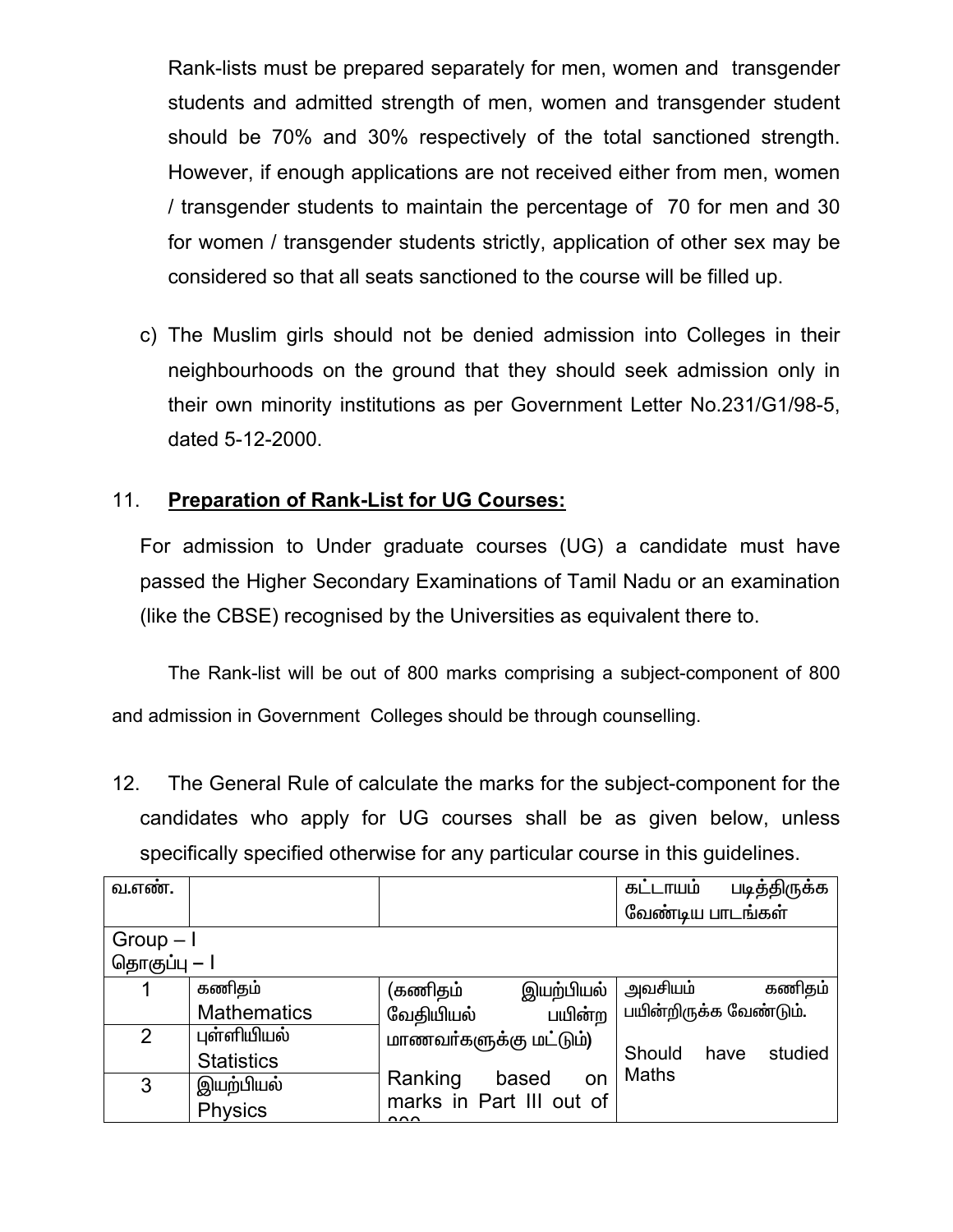| 4              | வேதியியல்                       | 800                                               |                                                    |  |  |
|----------------|---------------------------------|---------------------------------------------------|----------------------------------------------------|--|--|
|                | Chemistry                       | - III<br>பகுதி<br>மொத்த                           |                                                    |  |  |
|                |                                 | மதிப்பெண்<br>800<br>க்கு                          |                                                    |  |  |
|                |                                 | தரப்பட்டியல்<br>இறங்கு<br>வரிசையில்<br>கலந்தாய்வு |                                                    |  |  |
|                |                                 | மூலம் சேர்க்கை                                    |                                                    |  |  |
| $Group - II$   |                                 |                                                   |                                                    |  |  |
| தொகுப்பு — ll  |                                 |                                                   |                                                    |  |  |
| 4              | வேதியியல்                       | (தாவரவியல்,<br>விலங்கியல்.                        |                                                    |  |  |
|                | Chemistry                       | உயிரியியல்<br>பயின்ற                              |                                                    |  |  |
| 5              | தாவரவியல்                       | மாணவர்களுக்காக)                                   |                                                    |  |  |
|                | <b>Botany</b>                   |                                                   |                                                    |  |  |
| 6              | விலங்கியல்                      |                                                   |                                                    |  |  |
|                | Zoology                         |                                                   |                                                    |  |  |
| $\overline{7}$ | உயிர் வேதியியல்                 |                                                   |                                                    |  |  |
|                | <b>Bio chemistry</b>            |                                                   |                                                    |  |  |
| Group - III    |                                 |                                                   |                                                    |  |  |
| தொகுப்பு — III |                                 |                                                   |                                                    |  |  |
| 8              | <b>Electronic BES</b>           | ,,<br>, ,                                         | Should have studied                                |  |  |
|                |                                 |                                                   | <b>Physics &amp; Maths</b><br>இயற்பியல்,<br>கணிதம் |  |  |
|                |                                 |                                                   | கட்டாயம்<br>படித்திருக்க                           |  |  |
|                |                                 |                                                   | வேண்டும்.                                          |  |  |
| Group - IV     |                                 |                                                   |                                                    |  |  |
| தொகுப்பு — IV  |                                 |                                                   |                                                    |  |  |
| 9              | புவியமைப்பியல்                  | ,,<br>, ,                                         | Should have studied                                |  |  |
|                | Geology                         |                                                   | <b>Physics &amp; Chemistry</b>                     |  |  |
|                |                                 |                                                   | இயற்பியல்,                                         |  |  |
|                |                                 |                                                   | வேதியியல்<br>கட்டாயம்                              |  |  |
|                |                                 |                                                   | படித்திருக்க வேண்டும்.                             |  |  |
| 10             | புவியியல்                       | ,,<br>$, \,$                                      |                                                    |  |  |
|                | Geography                       |                                                   |                                                    |  |  |
| 11             | A) Computer Science             | $\mathbf{III}$<br>மொத்த<br>பகுதி                  | Computer<br><b>Science</b>                         |  |  |
|                | B) Computer                     | மதிப்பெண்<br>800<br>க்கு                          | compulsory                                         |  |  |
|                | Applications                    | தரப்பட்டியல்                                      | 2/3<br><b>of</b><br>for<br>seats                   |  |  |
|                |                                 | Ranking<br>based<br>on                            | computer students                                  |  |  |
|                |                                 | marks in Part III out                             | 1/3 of seats for non-                              |  |  |
|                |                                 | of 800                                            | computer<br>science                                |  |  |
|                |                                 |                                                   | students                                           |  |  |
| 12             | Home<br>Science                 | ,,<br>, ,                                         | 25%<br>for vocational                              |  |  |
|                | <b>Nurition &amp; dietetics</b> |                                                   | stream students                                    |  |  |
|                |                                 |                                                   | Should have studied                                |  |  |
|                |                                 |                                                   | <b>Biology and Chemistry</b>                       |  |  |
| 13             | Microbiology                    | , ,<br>,,                                         | 80%<br><b>Botany</b><br>and                        |  |  |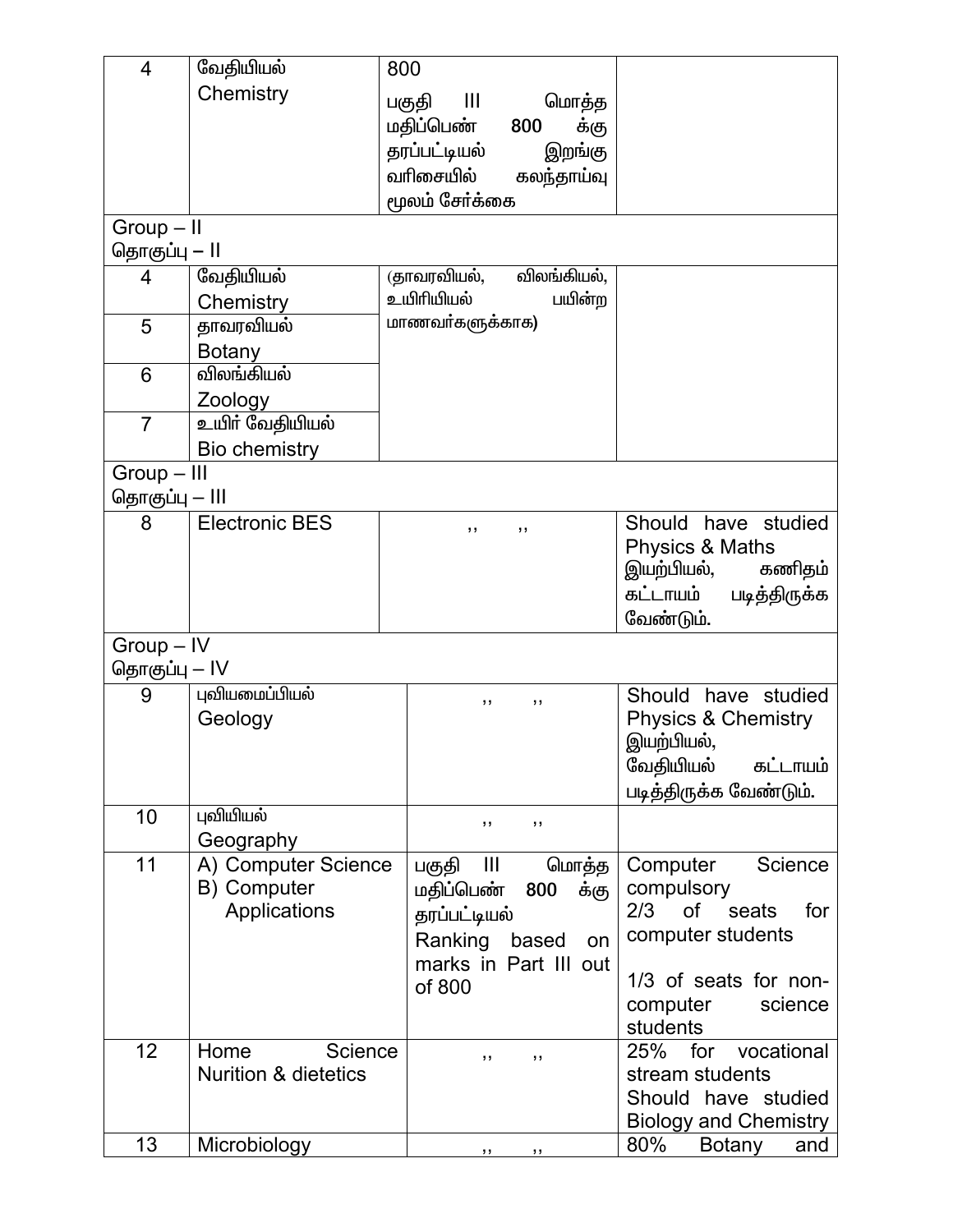|    |                                                   |            | Zoology<br>20% reserved<br>for<br>biology students                                                       |
|----|---------------------------------------------------|------------|----------------------------------------------------------------------------------------------------------|
| 14 | Other<br>than<br>B.A.<br>language                 | ,,<br>, ,  | should have studied in<br><b>HSC</b>                                                                     |
| 15 | &<br>B.Com, general<br>Corporate<br>Secretaryship | , ,<br>, , | should have studied<br>Commerce<br>and<br>Accountancy in HSC<br>20% reserved<br>for<br>vocational stream |
| 16 | <b>BBM/BBA</b>                                    | , ,<br>,,  | ,,                                                                                                       |

- 13. All eligible applications should be ranked strictly according to the decreasing order of total marks. In case, more than one candidate secures the same marks, such candidates shall be ranked as follows:
	- a) The candidate who has passed the examination in the first attempt.
	- b) If both the candidates have passed in the first attempt ranking should be done by the registration number.

#### 14. **Supplementary Candidates:**

 The supplementary candidates should be incorporated in the appropriate place in the rank list and they are eligible for admission if vacancies exist or arise. However admissions should be done as per the norms without waiting for the results of the supplementary candidates.

- 15. Admission is subject to verification of marks certificate by the Director of Government Examinations competent authority. If the mark certificate is found to be bogus, admission will be cancelled and criminal action will also be taken. This information shall be given in the prospectus inviting application forms.
- 16. The selection of candidates for admission into the various courses and media of instructions shall be made from out of the rank list strictly according to the Government rules of reservation.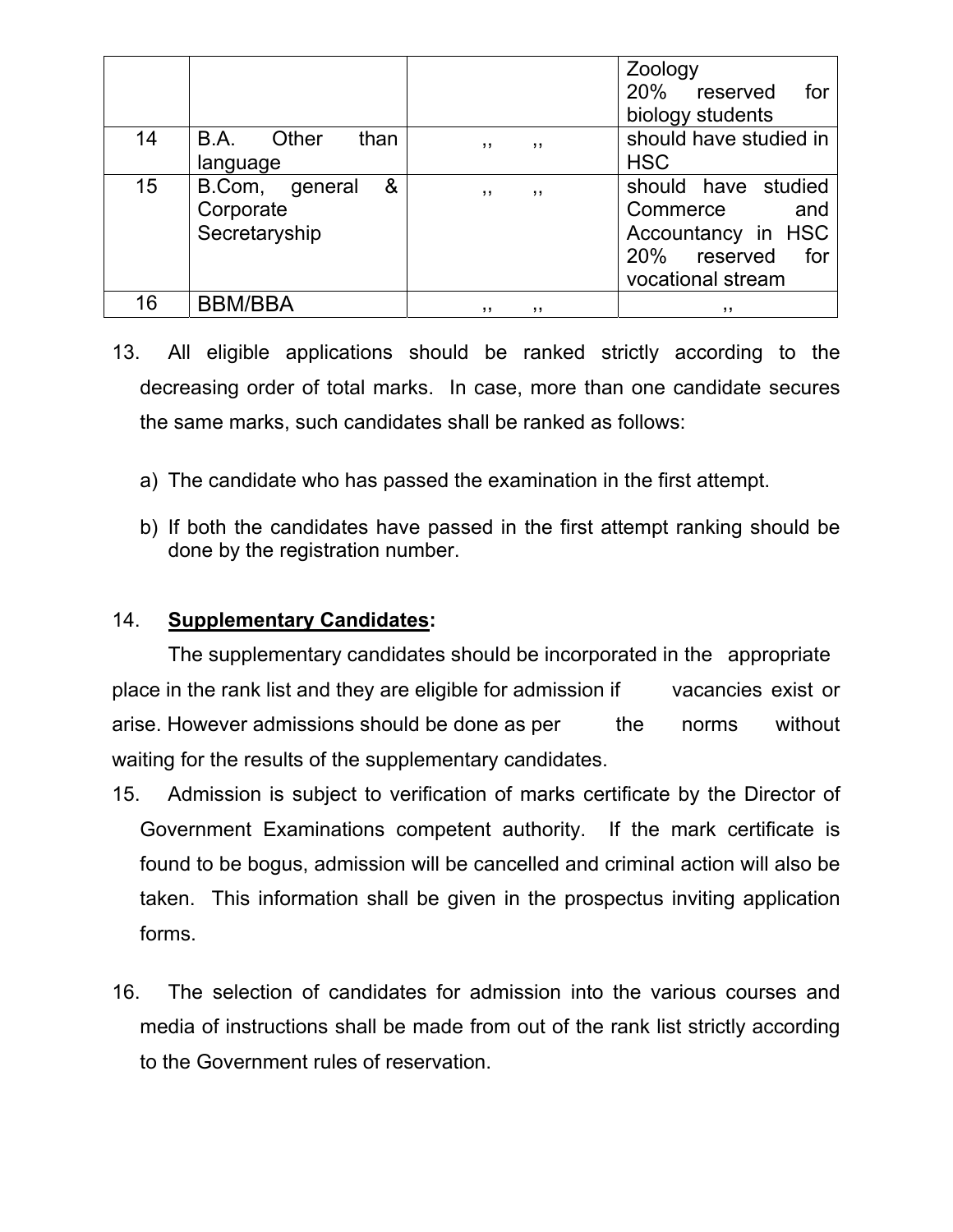17. The Rank list for selection in Arts and Science Colleges in Government / Aided and Unaided colleges may be released within 10 days after the last date for receipt of applications. There shall not be any awarding of marks in the interview for admission, unless otherwise specifically stated in these guidelines elsewhere.

Other than Government Colleges intimation of provisional selections shall be sent to candidates under Certificate of Posting. The list of selected candidate should be displayed in the College Notice Board. Clear one-week's time shall be given to the candidates to report to the Principal for admission. If the candidate fails to turn up on the date of interview, his selection will be cancelled. This procedure shall be scrupulously followed and the Principals should not give room for any complaint.

18. The Principal on the basis of the selection made by the selection committee, shall make the admissions. The selection committee is responsible for the entire admission. Hence they should follow the admission norms scrupulously.

However, the over all responsibility will rest with the Principal only.

In Government / Aided / Un-Aided Colleges where degree courses are taught through English and Tamil Media, candidates must indicate in the application form the medium of their choice. If seats in one medium are filled up, candidates may be considered for the other medium provided they give a written request and all the candidates who have applied for the particular medium have been considered for admission.

19. Procedure for selection / admission under Open Competition Quota:

Candidates are selected / admitted under Open Competition Quota on the basis of merit from the Rank-List irrespective of the community to which a candidate belongs. If any seat falls vacant in the open quota, after making admission of candidates, such vacancies in open competition should always be filled by merit only from the Rank-List irrespective of community and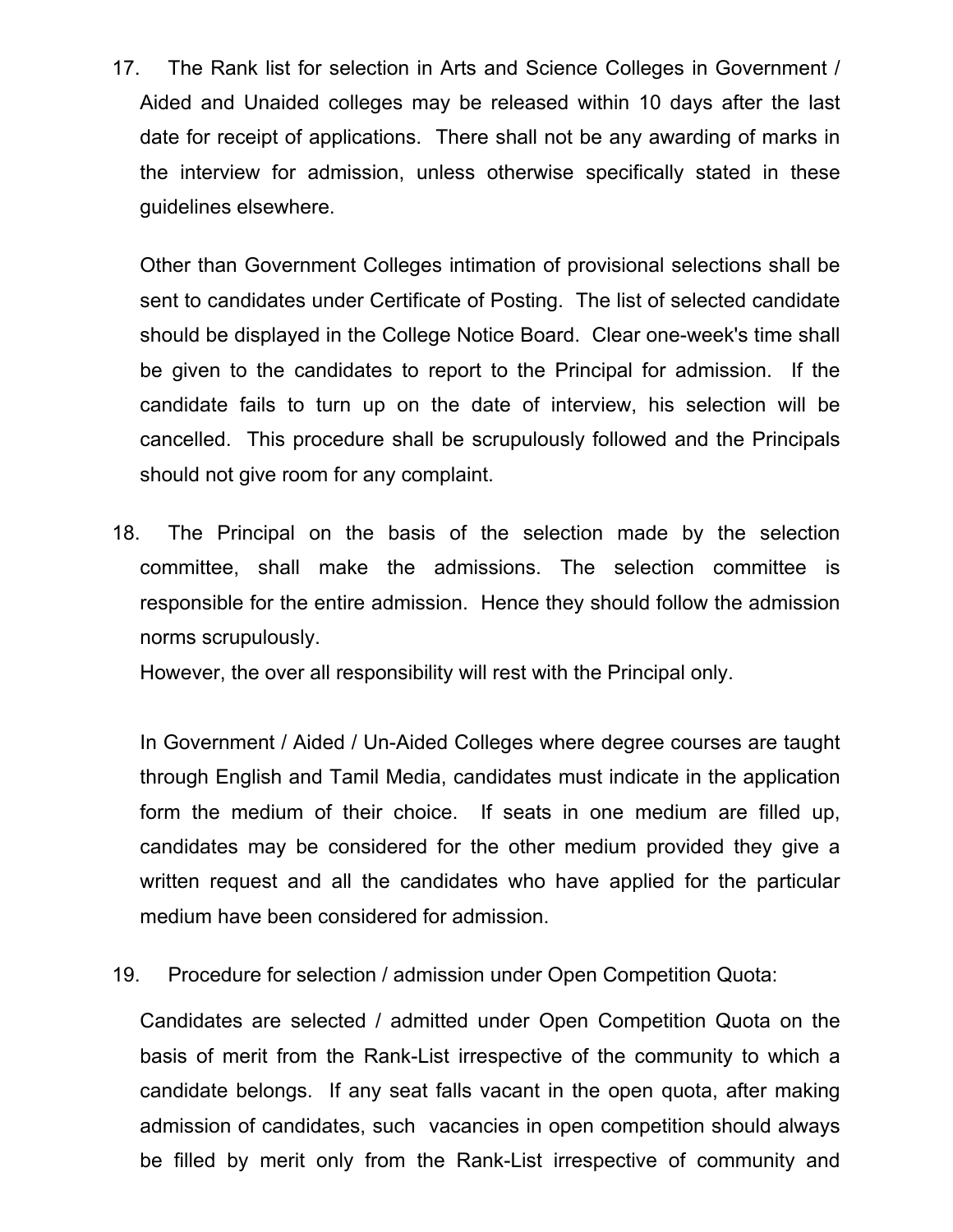irrespective of the fact that some of them have already been selected / admitted under BC / MBC/ DNC / SC / ST Quota. The procedure implies that BC / MBC/ DNC / SC / ST candidates already admitted should not be left out of consideration for filling up the vacancies in the open competition, if they are eligible to be selected under Open Competition according to merit.

SC/ST/MBC/DNC/BC candidates selected under the open quota as per merit from the Rank-List are not to be taken into account against the reserved quota.

## 20. **Procedure for selection/admission under reserved quota for SC/ST/MBC/ DNC/ BC:**

After filling up the vacancies in the open competition quota as aforesaid, the vacancies BC / MBC/ DNC / SC / ST quota must be filled by candidates from the respective communities only according to merit from the Rank List.

## 21. **Procedure for physically handicapped quota:**

- a) Out of the quota of 19% (18% SC and 1% ST) reserved for SC/ST, 3 out of every 100 seats shall be reserved for physically handicapped persons belonging to SC and ST.
- b) Out of the quota for 50% (30% BC and 20% MBC/DNC) reserved for Backward Classes, Most Backward Classes and Denotified Communities, 3 out of every 100 vacancies/seats shall be reserved for physically handicapped persons belongs to BC, MBC and DNC.
- c) Out of the quota of 31% intended for open competition 3 out of every 100 seats shall be reserved for physically handicapped in general.

## 22. **Quota for Ex-servicemen / Tamil students of Andaman and Nicobar:**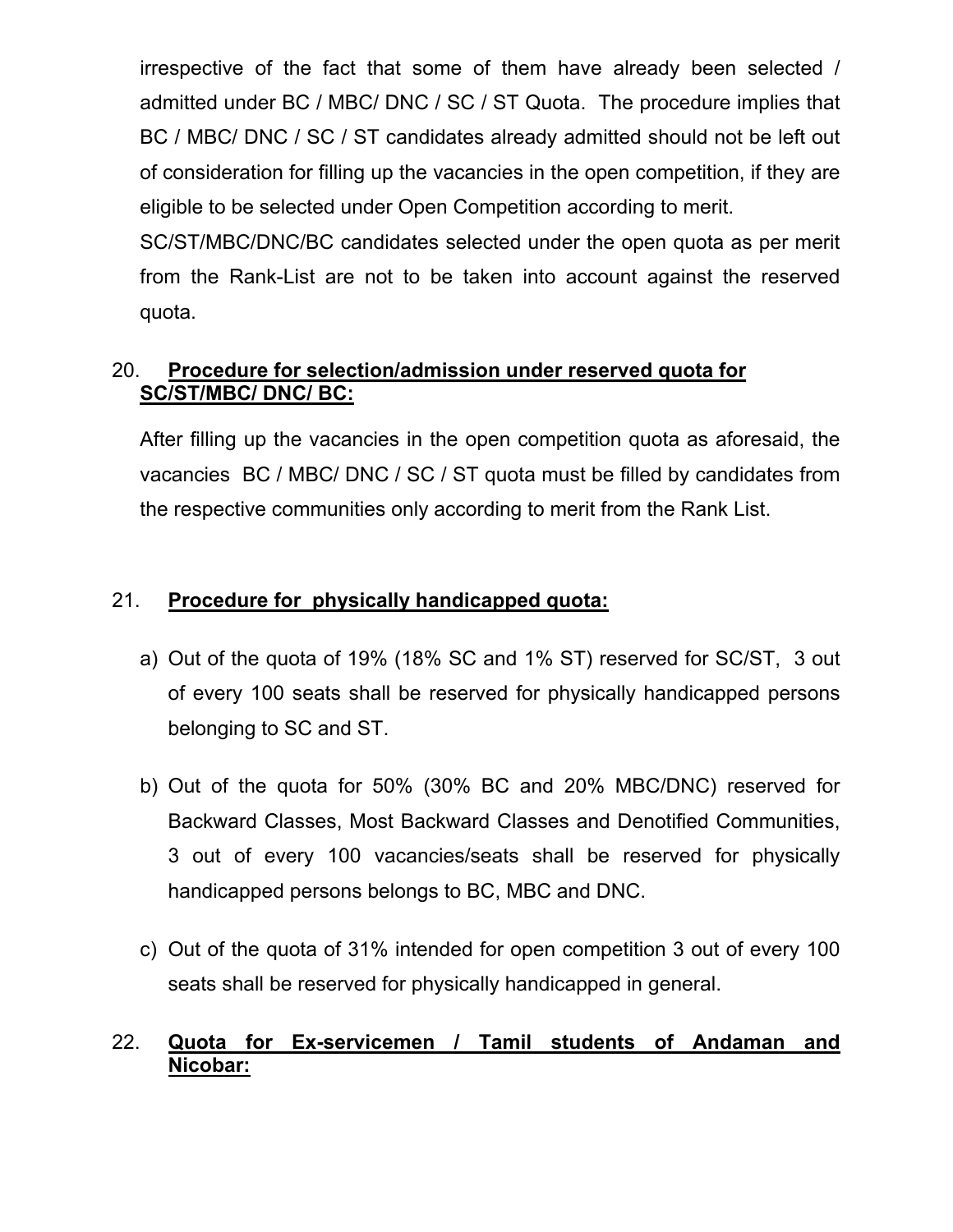- a) Six seats in Under Graduate courses shall be reserved for the children of Ex-servicemen of Tamil Nadu Origin. (G.O.Ms.No.281, Hr.Edn (D1), dated 26-6-98)
- b) 1) Two seats in P.G. courses shall be reserved for the children of Exservicemen of Tamil Nadu origin if the college has two or less P.G. courses.

2) Three seats in P.G. courses shall be reserved if the colleges has more than two P.G. courses (G.O.Ms.No.230, Higher Education (G1) Department, dated 23-7-2001).

c) Two seats shall be reserved in Under Graduate courses in Tamil Medium in each colleges for the benefit of Tamil students of the Union Territory of Andaman and Nicobar.

#### 23. **Quota for outstanding sports persons:**

3% of seats in UG courses and 2% of seats in PG courses as per Government Order must be reserved under Sports Quota for students who have represented at the District Level/Divisional Level and above. Relevant certificates should be produced.

24. The selection list shall clearly reveal particulars of candidates selected under each category - OC/BC/MBC/DNC/SC/ST/Physically handicapped/Sports Quota/Ex-servicemen/etc.

#### **25. Waiting list for filling up of vacancies: Other than Government Colleges**

Along with the regular selection list, a waiting list for an equal number of seats under each quota, viz., OC/BC/MBC/DNC/SC/ST shall be sent and also put up on the notice board along with the regular list. The candidates placed in the waiting list shall be asked to report two days after the date set for admission of candidates selected in the regular list to take their chances. The waiting list card should also be sent under certificate of posting.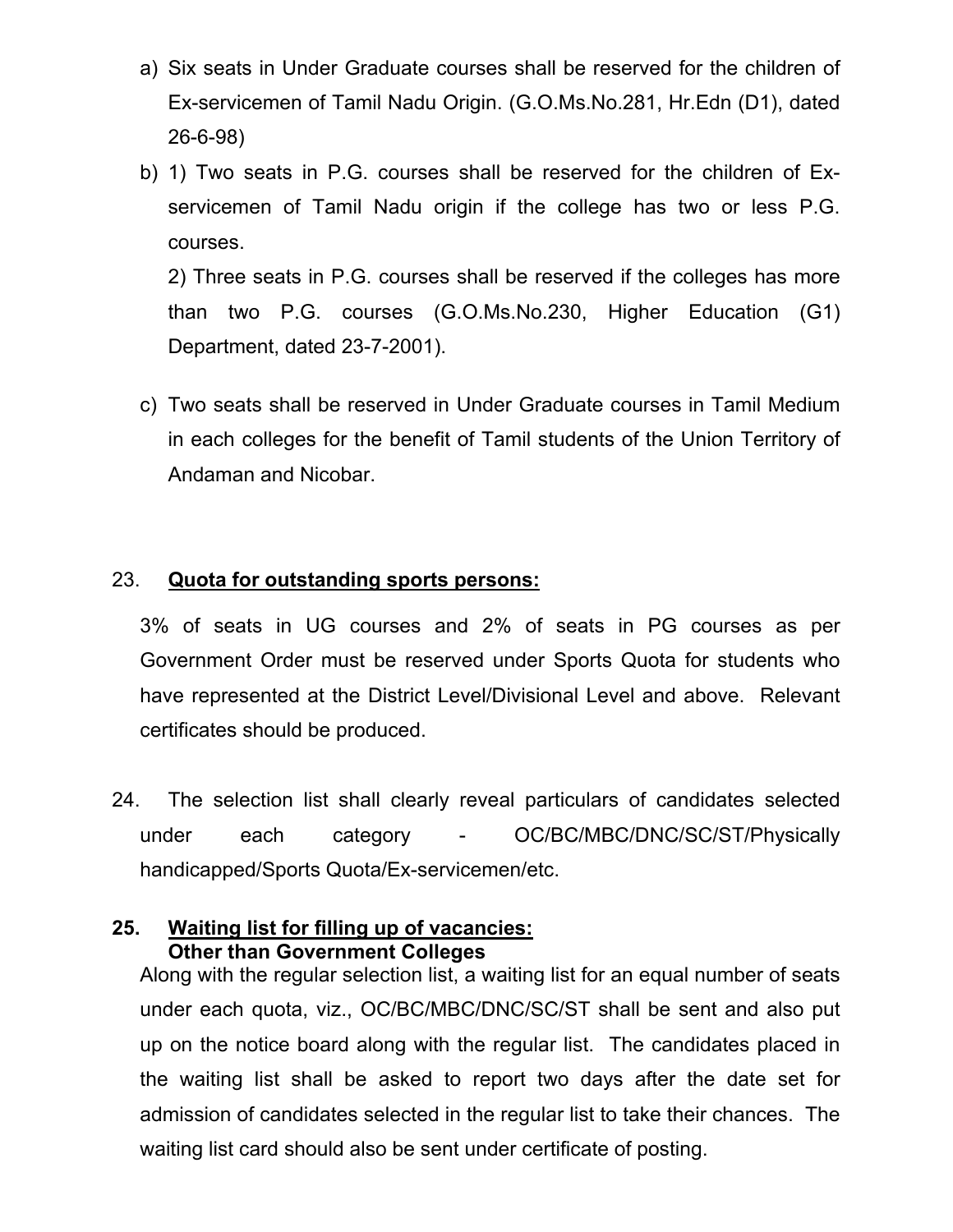26. The regular selection / waiting list of the candidates for each course under each category shall be in the descending order from the respective Rank-Lists.

## 27. **Every selection list must contain the following details:**

- a) Number of seats sanctioned for the course
- b) Number of seats already filled up
- c) Number of students selected in the list with rank marks
- d) Number of seats still vacant
- e) Particulars of candidates selected under each category OC/BC/MBC/ DNC/SC/ST/ Physically handicapped / Ex-servicemen / Sports Quota / NCC etc.,
- 28. If there are vacancies in any quota, after exhausting the candidates in the First selection List / Waiting List, further Second, Third, Fourth etc., Selection Lists / Waiting Lists against all such vacancies should be drawn up adopting the above said procedures. The vacancies in the open quota must first be filled on the basis of merit; vacancies against BC/MBC/DNC/SC/ST quota should be filled with BC/MBC/DNC/SC/ST candidates respectively in the order of merit.
	- All vacancies shall be filled up by this procedure only.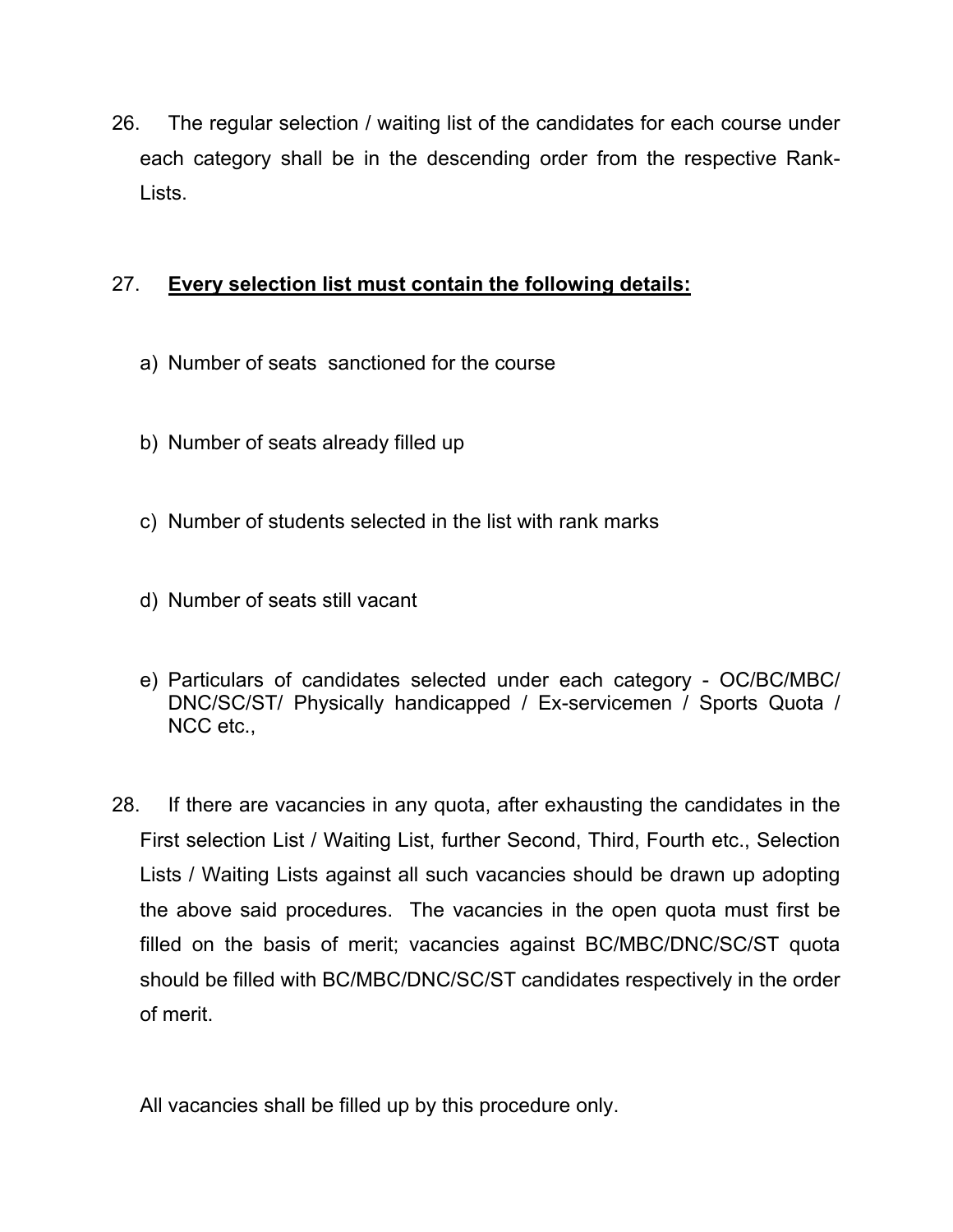29. The unfilled SC/ST seats shall be filled by MBC / DNC candidates.

The unfilled MBC/DNC seats shall be filled from BC candidates as well as unfilled BC vacancies can be filled by other communities. Unfilled muslim/Christian BC vacancies can be filled by other BC.

30. If applications received for a course are exhausted, but vacancies still exist in that course, then no fresh applications should be entertained - if there are applications of candidates not selected for other courses are still pending with the college. Such vacancies should be notified and requests for transfer of application to such course be called for an processed by the aforesaid procedures.

If there are no such pending applications from SC/ST/MBC/DNC/BC candidates, late applications may be considered to fill up the seats reserved for those communities.

Fresh applications may be entertained only when no application is pending either received in time or late - with the college for admission.

31. The Principals of Government Colleges are instructed to sent their request for increase in seats, if required to the Universities concerned through the Director of Collegiate Education and the Principals of other colleges through the management of the college. THE GUIDELINES FOR ADMISSION ISSUED BY GOVERNMENT WILL ALSO APPLY FOR THE ADDITIONAL INCREASED SEATS IN ALL COLLEGES.

#### 32. **Procedure for admission to PG courses:**

a) Cost of application for PG is the same as in the last year.